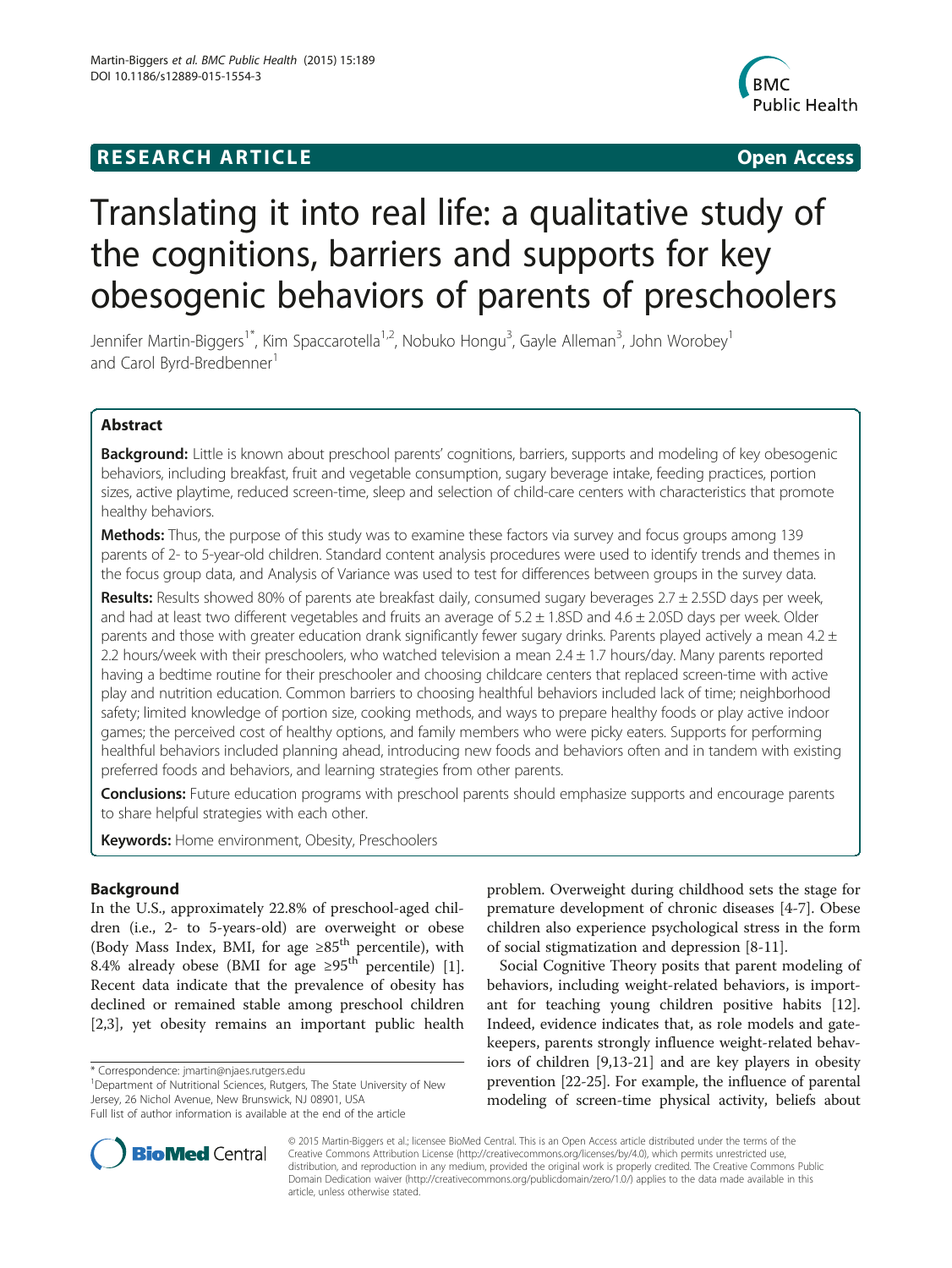physical activity, and encouragement provided are important predictors of children's physical activity levels [[13,14](#page-11-0)[,26-30](#page-12-0)]. Parent food practices (e.g., child feeding strategies, breakfast consumption, sugar-sweetened beverage intake) and sleep habits also influence child behaviors [\[20](#page-11-0)[,26](#page-12-0),[31,32](#page-12-0)]. In addition, children's intakes of and preferences for vegetables, fruits, and calcium-rich foods are positively associated with availability at home, parental intake, and allowing the child to decide how much of the food to eat [\[33](#page-12-0)-[42\]](#page-12-0).

Because BMI, as well as behaviors that directly affect BMI (i.e., diet, physical activity, and sleep habits), track across childhood into adulthood, it is important for parents to actively safeguard children's health by establishing positive obesity-preventive lifestyle habits [\[43-52](#page-12-0)]. However, little is known about parents' modeling of key weight-related behaviors, barriers to performing these behaviors, and strategies to overcome barriers. Few studies [[53-55\]](#page-12-0) comprehensively investigate parents' cognitions associated with key obesity-prevention behaviors (i.e., attitudes, barriers and strategies for overcoming barriers to breakfast, fruit and vegetable consumption, reduced sugar-sweetened beverage intake, positive feeding practices, active playtime, reduced screen-time, sleep and selection of childcare with characteristics that support healthy behaviors). Thus, the purpose of this study was to examine these factors quantitatively and qualitatively with parents of 2- to 5-year-old children.

#### Methods

This study was approved by the Institutional Review Boards at Rutgers, the State University of New Jersey and the University of Arizona. All participants gave informed consent.

#### Sample

Parents of 2- to 5-year-old children whose primary language was English or Spanish were recruited via flyers posted at community sites and emails sent from workplace listservs in New Jersey and Arizona. These states were chosen because at the time of planning the study, the rate of obesity among preschoolers in New Jersey was among the highest in the United States and Arizona had recently reported the largest increase in preschooler obesity prevalence of all states [\[56](#page-12-0)]. Recruitment notices invited parents to participate in a 60-minute discussion about small, simple changes at home that can help their children grow up healthier and offered \$25 compensation.

#### Instruments

Each parent completed a survey and participated in a focus group. The survey gathered data related to demographic characteristics (e.g., age, highest education level, number and ages of children) and key weight-related behaviors, including weekly frequency of family meal, fruit, vegetable, sugar-sweetened beverage and breakfast consumption, parental physical activity, preschooler screen-time, feeding strategies, bedtime routines and food insecurity (e.g., "How many days per week do you eat breakfast?", "Do you have a set bedtime in your home for your preschool children?").

Focus group moderators were trained researchers fluent in the primary language of the participants (i.e., English and Spanish groups were conducted separately). A structured moderator's protocol was created using standard guidelines for conducting focus groups [\[57,58](#page-12-0)] and used to conduct the focus groups. Each focus group included questions on a maximum of two, randomly selected weight-related topics associated with childhood obesity: breakfast consumption, sugar-sweetened beverage intake, fruits and vegetable intake, parent feeding practices, active play behaviors, screen-time behaviors, and/or parental communications with child care providers about parents' preferred weight-related behavioral practices. The focus group participants were asked a series of questions, based on key Social Cognitive Theory constructs, designed to elucidate their attitudes toward the weight-related topic, identify barriers to performing recommended behaviors associated with the weight-related topic, and discover strategies for overcoming barriers. For instance, focus groups addressing fruits and vegetables examined parents' attitudes toward eating these foods, barriers to serving these foods, and strategies parents use to overcome barriers to serving these foods. A second trained moderator took comprehensive notes at each focus group. Within 48 hours of the end of each focus group, the second moderator transcribed the notes, which then were reviewed by the focus group moderator for clarity, thoroughness, and accuracy. Spanish language notes were translated into English by the researchers present at each group. Inconsistencies in translation were examined, and consensus was reached by the researchers present during the particular focus group.

#### Data analysis

Survey data were analyzed using SPSS version 21.0 (Chicago, IL). Analysis of Variance (ANOVA) was used to test for differences between groups (primary language spoken, geographic location, parent education level, parent age, and food security/insecurity). Differences were considered significant at  $p < 0.05$ . Values are reported as means and standard deviations unless otherwise noted.

Standard content analysis procedures were used by three trained researchers to identify trends and themes in the focus group data [[59,60\]](#page-12-0). Content analysis techniques generate objective, systematic, and quantitative descriptions [\[61,62](#page-12-0)] from which researchers can draw "replicable and valid inferences from the data to their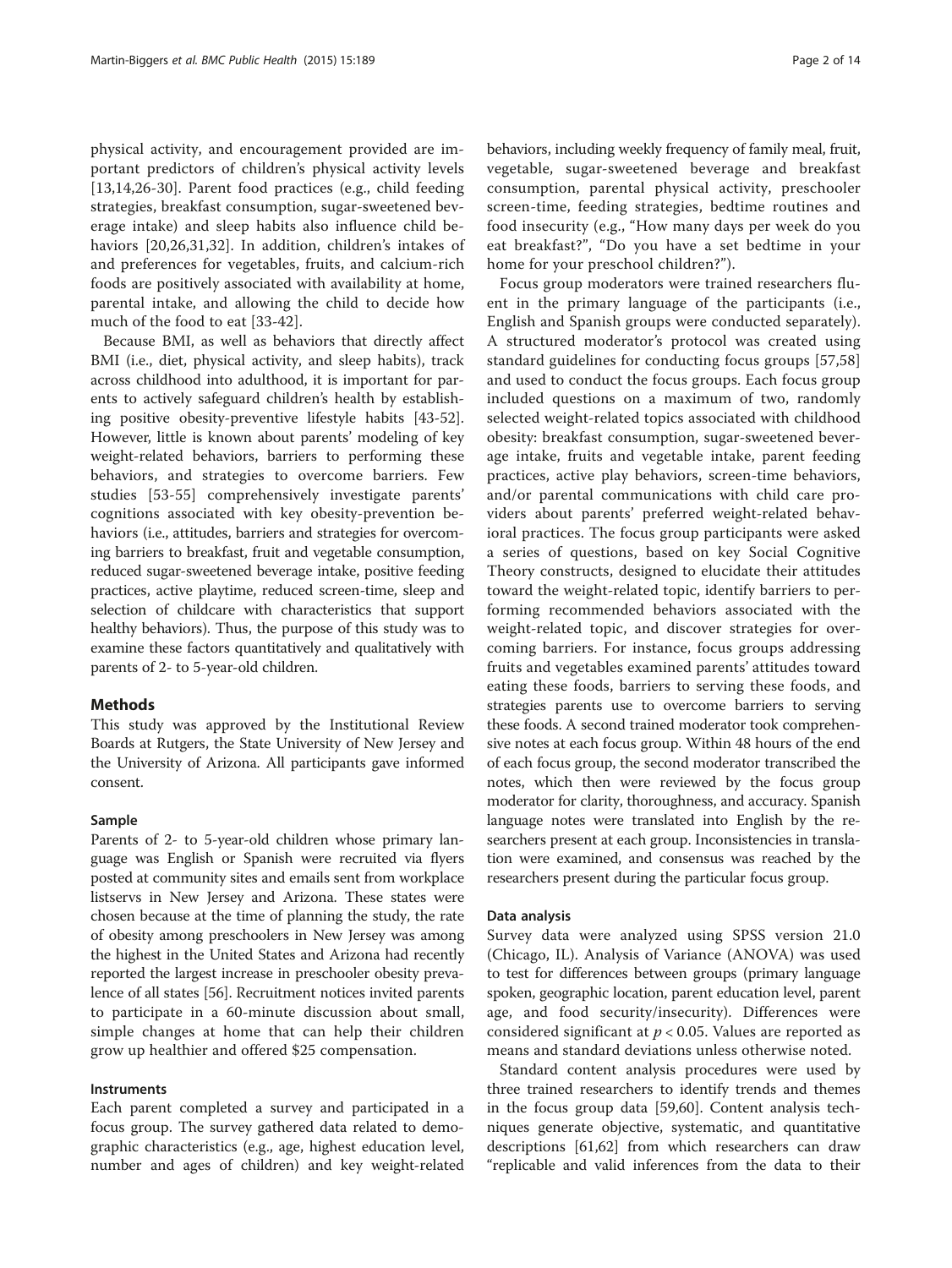context"[[63\]](#page-12-0), p. 21. Researchers compared their independent analyses and discussed differences to reach a unanimous agreement. The constant data comparison method was utilized concurrently with data collection to ascertain when data saturation (or information redundancy) for each weight-related topic was realized and data collection should terminate [\[60,64\]](#page-12-0).

#### **Results**

A total of 139 parents completed the survey and participated in 1 of 43 focus group interviews (mean focus group size = 3.23 persons). Participants had a mean of  $2.29 \pm 1.15$ SD children, and the mean age of parents was 32.18 ± 7.12SD years. About two-thirds had received at least some college education (n = 47 high school or less;  $n = 48$  some post-secondary;  $n = 42$  baccalaureate or higher;  $n = 2$  no response) and most (60%) spoke English whereas 40% spoke Spanish. Thirty-seven of the participants reported food insecurity during the past year. Participants were approximately evenly distributed between geographic locations  $(n = 73 \text{ N})$ ,  $n = 66 \text{ AZ}$ , and all topics were discussed by focus groups in both states.

#### Breakfast consumption

Survey results indicated  $80\%$  of parents (n = 138) ate breakfast daily, whereas 8% ate breakfast one day or less weekly. Breakfast eating frequency did not differ by primary language spoken, geographic location, education level, age, or food security.

#### Attitudes toward breakfast consumption

Parents in the 9 breakfast focus groups  $(n = 23)$  felt breakfast was important because it supplies energy ("Breakfast is where our energy for the day starts so it's important to eat breakfast to get ready for the day") and nutrients ("nutritional factor and helpful for growth"), affects overall eating patterns ("it sets the eating schedule for the rest of the day"), and has satiety value (feel "more full throughout the day"). Parents also felt breakfast was important because children need it for "focusing in school" and to be "ready to roll and see their friends". Parents saw breakfast as a time for the family to be together ("We try to make breakfast important since it is time to spend together") and a way to manage child behavior ("If my kid doesn't eat, he'll get grumpy").

They described a good breakfast as including whole grains and fruit; some were uncertain about whether ready-to-eat cereal was a healthy option. During the week, parents relied on quick-to-prepare foods, but healthfulness of foods served varied ("Coffee and a pastry, but I know that's a bad habit"). On weekends, parents reported they had the opportunity to eat foods needing more time to prepare, such as eggs, bacon, and pancakes.

#### Perceived barriers to breakfast consumption

The most common barrier to having breakfast was morning time stress, which makes it "hard to make breakfast a priority". Work schedules and household chaos ("We are running around the house before school") were commonly named contributors to time stress. Another important barrier was lack of planning or forgetfulness ("forgets to buy milk", "not having food at home") or not having foods on hand that could be prepared and served quickly.

## Strategies for overcoming barriers to breakfast consumption

When asked what helps get kids to eat breakfast, parents reported using several strategies, including time management techniques, like waking earlier, preparing the night before (e.g., putting bowls and cereal boxes on the counter; being sure "clothes are out for tomorrow", "shower at night"; "dice up fruit and put it in the fridge so it is ready for the kids to eat") and dovetailing ("pack a small breakfast with lunch"). Parents who overcame barriers to breakfast also kept convenient breakfast foods on hand in the home (e.g., granola bars, cereal and yogurt) and "easy on-the-go snacks" for eating breakfast in the car. They also taught older children how to prepare simple breakfasts on their own and tried to make eating breakfast a daily expectation or routine ("get them used to eating breakfast on a daily basis"). One parent pointed out that "*spousal support* [is] needed" to get kids to eat breakfast.

Parents believed that if they ate breakfast and encouraged healthful choices, their preschoolers would be more likely to develop a healthy breakfast routine ("Parents have to be role models and eat breakfast with the kids"). Another strategy was to get children involved in decision making ("Listen to children's opinion as to what they would like to eat for breakfast. Give them options to make them excited about eating").

#### Sugar-sweetened beverage intake

Parents completing the survey  $(n = 137)$  reported drinking one or more sugar sweetened beverages on a mean of  $2.7 \pm 2.5SD$  days per week (Table [1\)](#page-3-0). Older parents and those in the highest education group consumed significantly fewer sugary beverages ( $p = 0.04$  and  $p = 0.02$ , respectively). Sugar-sweetened beverage consumption did not vary significantly by food security status, geographic location, or primary language spoken.

#### Attitudes toward sugar-sweetened beverage intake

Parents in the 8 focus groups discussing sugar-sweetened beverages  $(n = 22)$  felt it was important that their children limit intake of sugary beverages for health reasons ("obesity rates are increasing"; "diabetes is a common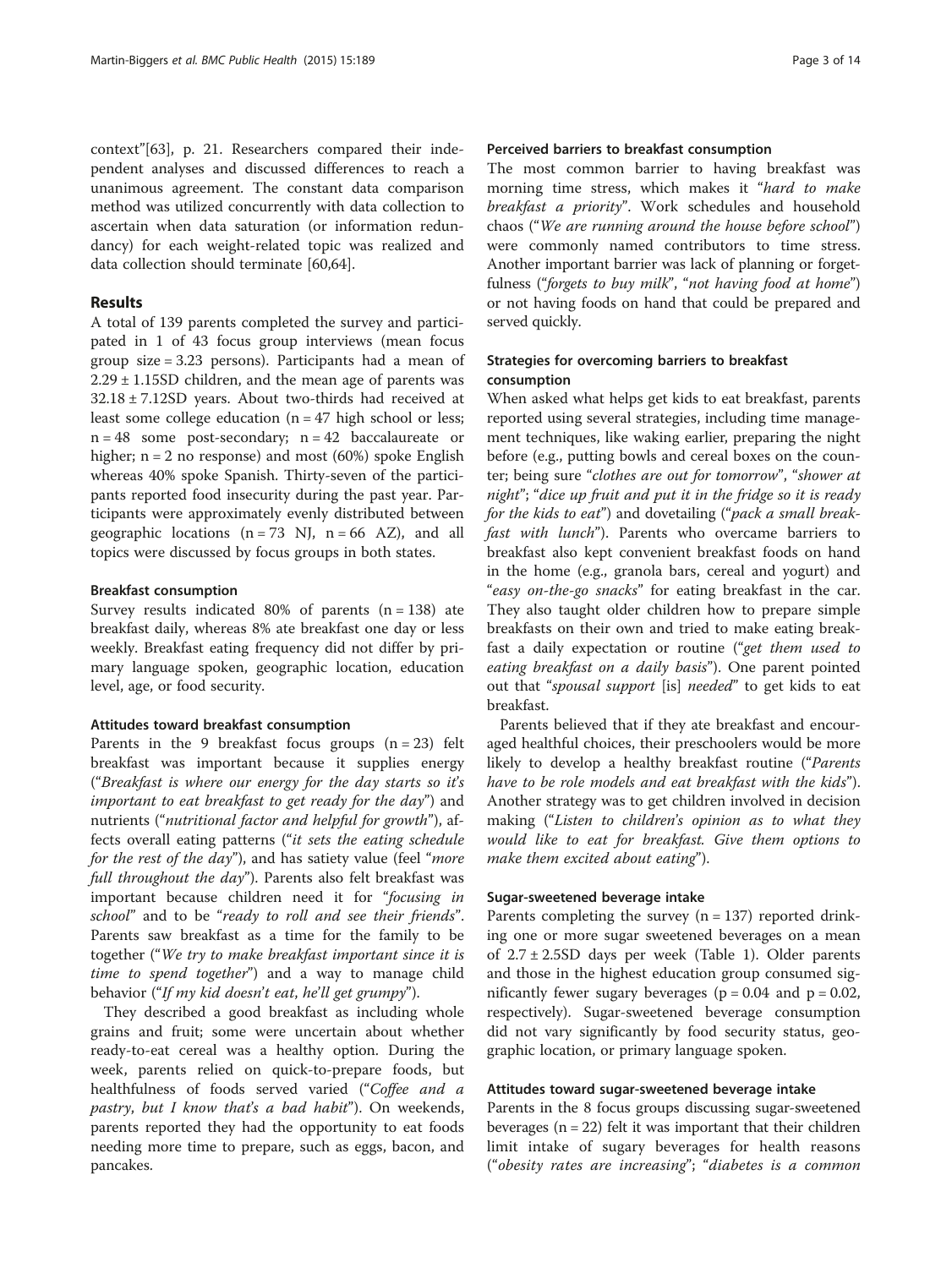| <b>Characteristic</b>              | Percent | Days per week<br>parent eats<br>breakfast ( $n = 138$ ) |      | Days per week parent<br>consumes $\geq$ 1 sugary<br>drink $(n = 137)$ |      | Days per week parent<br>eats > 2 different<br>fruits $(n = 138)$ |      | Days per Week Parent<br>Eats > 2 Different<br>Vegetables ( $n = 138$ ) |                  | Days per week parent<br>plays actively with<br>child $(n = 136)$ |      | Hours per day child<br>watches TV $(n = 133)$ |      |
|------------------------------------|---------|---------------------------------------------------------|------|-----------------------------------------------------------------------|------|------------------------------------------------------------------|------|------------------------------------------------------------------------|------------------|------------------------------------------------------------------|------|-----------------------------------------------|------|
|                                    |         | Mean (SD)                                               | p    | Mean (SD)                                                             | p    | Mean (SD)                                                        | p    | Mean (SD)                                                              | $\boldsymbol{p}$ | Mean (SD)                                                        | p    | Mean (SD)                                     | p    |
| <b>Total sample</b>                |         | 5.9(2.2)                                                |      | 2.7(2.5)                                                              |      | 5.2(1.8)                                                         |      | 4.6(2.0)                                                               |                  | 4.2(2.2)                                                         |      | 2.4(1.7)                                      |      |
| Language                           |         |                                                         | 0.21 |                                                                       | 0.18 |                                                                  | 0.08 |                                                                        | 0.39             |                                                                  | 0.15 |                                               | 0.07 |
| English                            | 62.6    | 5.3(2.7)                                                |      | 2.9(2.8)                                                              |      | 5.4(1.9)                                                         |      | 4.8(2.1)                                                               |                  | 4.4(2.3)                                                         |      | 2.2(1.7)                                      |      |
| Spanish                            | 37.4    | 5.8(2.1)                                                |      | 2.3(2.1)                                                              |      | 4.9(1.8)                                                         |      | 4.4(1.7)                                                               |                  | 3.9(1.9)                                                         |      | 2.8(1.8)                                      |      |
| Age*                               |         |                                                         | 0.44 |                                                                       | 0.04 |                                                                  | 0.62 |                                                                        | 0.49             |                                                                  | 0.00 |                                               | 0.14 |
| Mean age or younger                | 44.6    | 5.7(2.1)                                                |      | 3.2(2.5)                                                              |      | 5.3(1.7)                                                         |      | 4.5(2.1)                                                               |                  | 4.8(2.1)                                                         |      | 2.6(1.9)                                      |      |
| Older than mean age                | 54.7    | 5.4(2.3)                                                |      | 2.3(2.5)                                                              |      | 5.1(2.0)                                                         |      | 4.8(2.0)                                                               |                  | 3.8(2.1)                                                         |      | 2.2(1.4)                                      |      |
| <b>Education</b>                   |         |                                                         | 0.63 |                                                                       | 0.02 |                                                                  | 0.02 |                                                                        | 0.40             |                                                                  | 0.03 |                                               | 0.07 |
| Less than high school              | 13.7    | 5.1(2.7)                                                |      | $2.7a$ (2.4)                                                          |      | 5.0(2.0)                                                         |      | 4.0(1.8)                                                               |                  | $5.1^{\circ}$ (2.2)                                              |      | 2.5(1.7)                                      |      |
| High school                        | 20.1    | 5.2(2.0)                                                |      | 3.5(2.5)                                                              |      | 5.1(1.7)                                                         |      | 4.5(1.8)                                                               |                  | 4.5(2.3)                                                         |      | 3.1(1.6)                                      |      |
| Some post-secondary education 34.5 |         | 5.7(2.2)                                                |      | 3.1(2.7)                                                              |      | $5.8^b$ (1.4)                                                    |      | 4.9(1.9)                                                               |                  | 4.6(2.0)                                                         |      | 2.5(1.9)                                      |      |
| Bachelor's degree or higher        | 30.2    | 5.6(2.2)                                                |      | $1.8a$ (2.3)                                                          |      | $4.6^{b}$ (2.2)                                                  |      | 4.7(2.3)                                                               |                  | $3.4^{c}$ (2.1)                                                  |      | 2.0(1.6)                                      |      |

# <span id="page-3-0"></span>Table 1 Performance of key weight-related behaviors among parents of preschool children

\*Mean age =  $32.18 \pm 7.12$ SD.

Note: For a given characteristic, means in the same column with a common superscript letter are significantly different based on ANOVA post-hoc testing.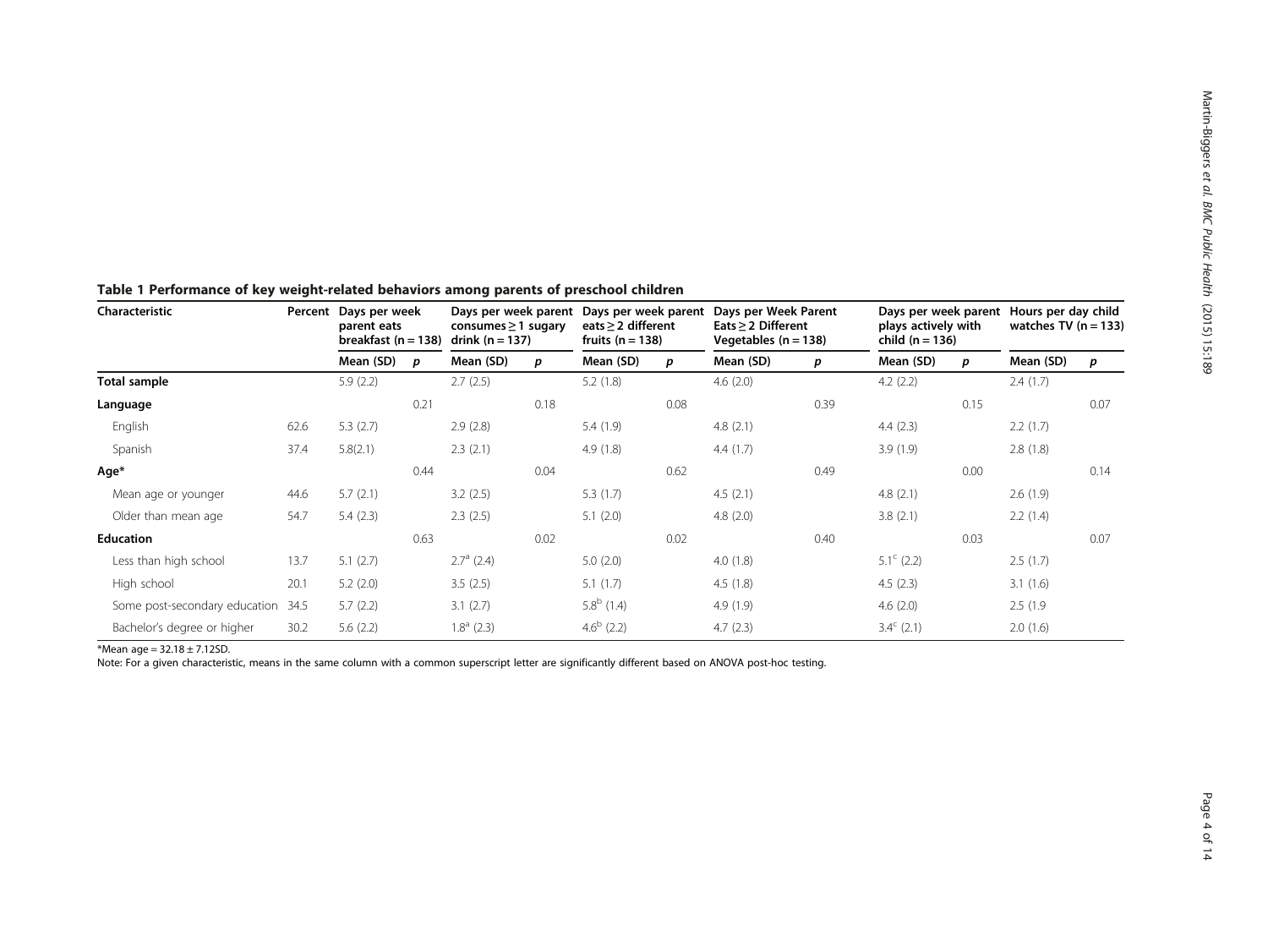problem in most families"). They recognized that this was important even when kids do not exhibit outward health issues ("even if kids are skinny, it's still not okay" to drink sugary beverages).

# Perceived barriers to limiting sugar-sweetened beverage intake

Parents indicated key barriers to limiting sugary beverages are availability ("It's hard to limit because stores have more sugary drinks than healthy drinks") and lack of other choices ("Alternative options to sugary drinks are not as appealing"). Cost ("Sugary drinks are very cheap", "It's cheaper to buy soda than juices") and financial resources (families "buy what they can afford") also were important barriers. Family priorities (other problems "might be more important than … drinks") and desire for a calm home environment ("Don't want to fight with kids so we just buy them what they ask for", "soda keeps them [kids] happy … so the kids leave them [parents] alone") also were named as obstacles to limiting sugary beverages. Some parents felt that a lack of knowledge about these drinks was a roadblock families faced when it came to controlling intake of sweet drinks ("Many people…don't know the amount of sugar and calories in the beverage", "People don't realize how much sugar is in juice"). Environment (e.g., birthday parties, television advertising) and convenience also presented barriers ("While on the road…a juice box is easier").

## Strategies for overcoming barriers to limiting sugar-sweetened beverage intake

To limit sugary drinks, parents reported providing alternative beverages and making them easily accessible to children ("place water where children can just grab and drink"). Another tactic was to "stop buying sugary drinks", "buy less" and store sugary beverages in inaccessible places ("Hide the Coke where they can't reach it", "keep soda separate from all other food in the kitchen"). Other strategies were to control portion sizes of sugar-sweetened beverages ("only give them a small cup"), set limits (no seconds allowed, make it a special treat "once in a while"), offer other options to control sugar content ("I give my child artificial sweetener instead of natural real sugar", "water down" juice, juice drinks, and soda; "*put lemon or lime in* water so that the kids think I am giving them lemonade", my "kids think it's [seltzer] soda"), and make healthier beverages more appealing (make "it fun, like smoothies", "put in low cal Crystal Light in their water", add "a scoop of Ovaltine").

Still other approaches were to teach their children about "what is good for them" ("let children know 'why' it's important [to limit sugary drinks]") and to recognize healthy choices ("that's not the best choice for your tummy"). Parents also praised kids for making healthy

choices, reasoned with them ("show them how much it costs to fill cavities"), and appealed to their sensibilities ("that food will be better tasting with water", sugary drinks will cause you to "not [have] pretty teeth", "to grow taller and grow stronger you need to drink milk"). Some took a no-nonsense approach to dealing with children's demands: "If they are really thirsty and there are no other options for something to drink in the house, they can just drink water as a last resort."

Parents recognized the importance of role modeling ("If you don't show your kids how to eat right it's going to be a disaster") and outside influences, such as television advertisements, and child care givers ("if [day care] serves sugary beverages … parents have no control"). To overcome problems with access to healthy beverages while away from home, one mother reported that she "walks around with a cooler full of approved drinks for my kids so that there are healthier options…my kids know if they want a snack or a drink, they can go there".

#### Fruit and vegetable intake

On average, surveyed parents  $(n = 138)$  reported consuming at least two different fruits and two different vegetables  $5.2 \pm 1.8SD$  and  $4.6 \pm 2.0SD$  days per week, respectively (Table [1\)](#page-3-0). Number of days per week in which the parent ate at least two different fruits or vegetables did not significantly differ by primary language, geographic location, or age. However, compared to parents with some college, parents with at least a bachelor's degree  $(n = 42)$  were significantly less likely to eat at least 2 different types of fruit each day  $(p = 0.02)$ .

#### Attitudes toward eating fruits and vegetables

Most parents in the 9 focus groups addressing fruits and vegetables  $(n = 36)$  felt it was important for children to eat these foods for health reasons ("play a big part in health, growth, eyesight, and hearing", "help [the] digestive system"). While many knew it was important for health they could not all state what components of health they were beneficial for. Some did not make direct connections to health, but stated fruits and vegetables were "better [than] eating candy" and "more important than ... pizza." Others expressed concern about sugar in fruits: "There are some fruits that are more sugary than others, so you have to be careful about what fruits to give them".

#### Perceived barriers to fruit and vegetable intake

Parents felt that flavor ("kids don't seem to enjoy the flavor of vegetables") and appearance ("vegetables are not attractive to children, they do not look appetizing") hindered intake of fruits and vegetables. Varying family preferences ("my daughter likes it, but my son does not") also made it difficult to serve these foods.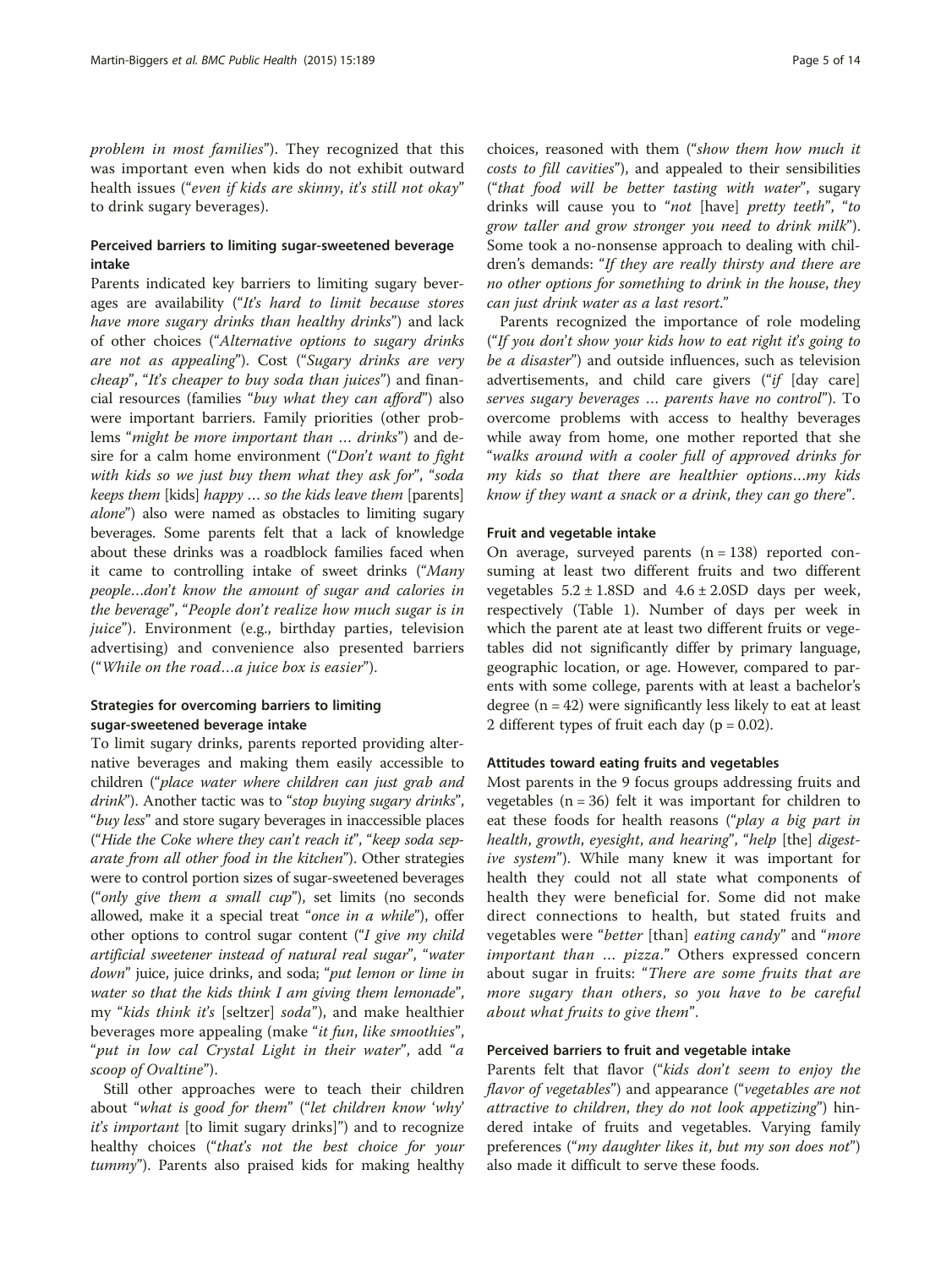Cost was cited as another barrier ("expensive to buy raw vegetables and fruits", "More expensive to have your kids eat healthy all the time … crap is cheaper") as was lack of planning ("buys [fruits and vegetables] without a plan for the week of what to do with [them]" so they "may go to waste"). Other barriers to fruit and vegetable intake were advertisements for unhealthy foods, no "commercials for fruits and vegetables", and "characters from TV/movies on soda, chips, cookies, et cetera on labels".

Finally, portion sizes for fruits and vegetables were difficult for parents. Although most had child-sized dishes and utensils, many were unsure how a preschooler's portion differs from an adult's. Parents indicated a desire to learn more about portion sizes.

# Strategies for overcoming barriers to fruit and vegetable intake

To overcome roadblocks associated with taste and appearance, parents served options children prefer, added flavors with condiments "like lemon, ranch, and butter", sweetened them with sugar, mixed them with other ingredients to hide or improve the flavor of fruits and vegetables (e.g., smoothies, meatloaf, pureed soups), varied cooking methods, and tried cutting fruits and vegetables "real small" or into "fun" shapes. However, parents indicated the recipes for "sneaking pureed vegetables" in food were not as easy as they had thought, and the recipes took "lots of work"," too much time", and used "weird ingredients… you have to integrate into odd recipes".

To overcome the cost barrier, parents used budget planning ("work with [your] budget so you can buy them") and sought lower cost purchasing outlets such as farmers' markets and Asian markets (fruits and vegetables sold in "some places are cheaper, you just have to find them"). They also "mapped out a plan" to use the fruits and vegetables purchased.

Parents offered a variety of learning experiences to help children accept fruits and vegetables, including explaining to kids why eating fruits and vegetables is important ("I tell my child to eat it to get strong and he believes he will turn out like Superman or a super hero"), reading books to kids ("Rah Rah Radishes"), and letting kids "play with food so they get to know the texture and flavor". Other learning experience strategies were to involve children in food shopping, food preparation ("If they help you cook, they'll eat it"), planting a garden, and exploring foods together (mother "shares an apple with him [son]").

Parents indicated that the "important thing is for children to at least try" fruits and vegetables "and decide which they like". To quell children's resistance to fruit and vegetable intake, parents gave children choices (provide

"no unhealthy options", let them "freely pick their own, instead of forcing them") and variety ("Change up what fruits and vegetables are served so kids don't get bored of them"). To get children to eat fruits and vegetables, participants thought that parents should "be persistent", be role models ("If they see you eating it, they will eat it, too"), and "encourage … kids to try new healthy foods." Some indicated that "insisting that children eat vegetables is a good idea especially if one offers a reward" or punishment ("If you don't eat what's on your plate, then no snack") whereas others disagreed with this ("don't push them and make kids angry; then they won't eat it and they will be turned off from fruits and vegetables"). Rewards offered for eating fruits and vegetables included snacks, avoiding punishment, activities ("family games…, renting a movie, reading books"), and praise.

#### Healthy portion sizes

Parents in the 11 focus groups ( $n = 25$ ) exploring portion sizes reported measuring portions or using visual cues to gauge portion size when serving their children. Examples described included using "very small portions", "cutting adult portions in half", giving the younger children in the family "one less spoonful" than the older ones, and using "kid bowls", child-sized plates and serving spoons, or measuring cups to serve appropriate portions. Parents described feeding their children by "trial and error", "estimating" or "guessing". Parents also noted putting servings of food from each food group on their children's plates to emphasize variety, letting their children decide when to stop eating, and not forcing their children to eat.

#### Attitudes toward serving healthy portion sizes

Parents differed in their attitudes regarding healthy feeding practices. In the focus groups, parents reported it was "important" or "very important" to serve healthy amounts of foods: "It's very important for kids to learn how to eat the proper amount of food from a young age". "They must eat healthy to be healthy". However, others disagreed: "The amount of food isn't always what is important…the quality of the food is the most important factor". "Portions are hard" and "difficult to control". "I like my kids to be a little overweight so they can be healthy".

Parents were divided about the level of importance to place on serving appropriate portion sizes; some believed portion control was a priority among parents ("genuine concern" and "generally, [parents] worry about what their *kids eat*"), but others maintained that the opposite was true. "The people who place more emphasis on nutrition stand out; they aren't the norm". "Most parents just guess on portions".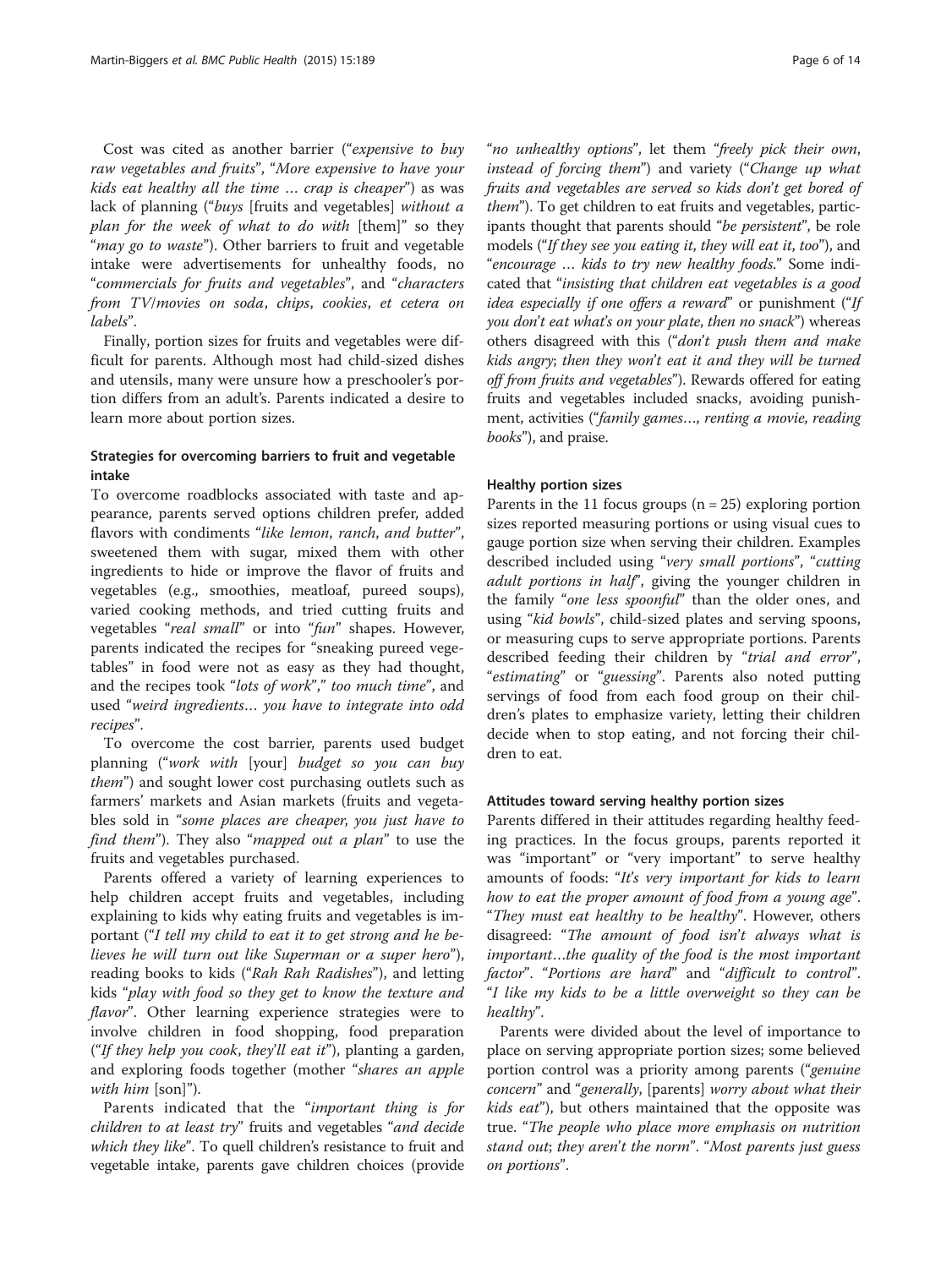#### Barriers to serving healthy portion sizes

Parents often cited lack of knowledge of appropriate portion sizes for children ("it's hard to know the right proportions of each food"). Many of them stated that they had never really thought about their children's portion sizes and had never gotten advice about it. Others felt that parental age and upbringing were key. They believed that some cultures, families, and especially "older parents" emphasized "cleaning your plate" and that parents whose own families had emphasized healthy eating habits would be more likely to do so themselves.

## Strategies for overcoming barriers to serving healthy portion sizes

Parents reported that they would feed their children until they were full, and served children on child-sized plates and cups to keep the amounts they ate under control. Parents also reported monitoring their children's eating patterns and adjusting subsequent portion sizes accordingly ("If they only eat 2 chicken nuggets, do they ask for a bowl of cereal later?"). Others compared the amount of food they served to what they saw other parents feeding their children and used it as a gauge to determine whether they were serving appropriate portion sizes.

#### Parent feeding practices

Surveyed parents ( $n = 99$ ), tended to use healthy feeding strategies with their preschoolers. More than one-third (37%) reported using a strategy that encouraged their children to eat by making the food look nice or telling their child that "food will make you strong". This strategy was reported as the main strategy used significantly more often by younger (less than 32 years) and English speaking parents than older and Spanish-speaking parents. Three in 10 parents reported their main feeding strategy was to help children with the process of eating. Another common strategy used by one-eighth of surveyed parents was to let children choose foods he or she wanted to eat from those that have been prepared. Few parents reported physically struggling with their children to get them to eat (1%) or promising their children something if he or she ate (2%) as their primary feeding strategy.

Many parents in the 8 focus groups on feeding practices  $(n = 17)$  aimed to avoid arguments over food and instead emphasized keeping mealtimes enjoyable ("I'll just stop when an argument starts and try again another day."). Although on the survey few parents indicated using rewards was their primary feeding strategy, focus group participants reported that they did use rewards for eating, including sweets, toys, activities, television, stickers, and dessert ("I tell them, 'you will get dessert if you eat what's on your plate'.").

#### Attitudes toward parent feeding practices

Some parents felt they should require their children to try healthy foods: "Parents need to be strict and tell child 'you are going to eat this'." "If it's good for him, I'll make him try it." Other parents felt it was best to encourage, but not force children, to try a new food: "That's not a good practice; you can't force your child to eat". "I don't believe kids need to eat everything or be forced".

## Perceived barriers to positive parent feeding practices

Perceived barriers to using positive feeding practices were numerous. Parents cited unhealthy cooking habits ("cooking with lard, oil and butter") as common. Some thought that "broken" and "difficult" homes "without boundaries" made feeding children difficult and that busy schedules and the perceived cost and inconvenience of preparing healthy foods caused families to choose less healthy options. Parental frustration with their children's taste preferences and lack of eating also were given as frequent barriers to trying new or more healthful foods. Parents reported that they "just want their kids to eat, so they give them the food and amounts they want", that children "grow tired of eating things often and become picky", or simply "don't want to eat". Concerns about food waste ("I don't want to throw out food") if their children did not like new flavors also were cited. Finally, several parents reported feelings of "information overload" and avoided focusing on specific feeding guidelines. One parent remarked, "Some people try to follow MyPlate or the Food Guide Pyramid to a 'T', but I don't know. It's hard to translate into real life. You get really overloaded with information. Even though you have all of the information, it's what to do with it in the kitchen".

## Strategies for overcoming barriers to using positive parent feeding practices

Parents who overcame barriers to positive feeding practices helped their families eat an appropriate amount and avoid overeating by "feed[ing] children when they're hungry at regular mealtimes rather than wait for my husband to get home". Parents also suggested having children help with food preparation so that they would "want to eat what they helped prepare". Their tips for dealing with picky eaters included making "new combos of foods using new and familiar foods," introducing new foods multiple times on different occasions, even if they were previously disliked, trying different cooking methods or condiments, adding pureed fruits and vegetables to preferred foods or finding new recipe ideas by searching the internet or speaking with friends. Parents also kept mealtimes and introductions to new foods positive: "Avoid fights and frustration" and "try again after a little while". Emphasizing positive characteristics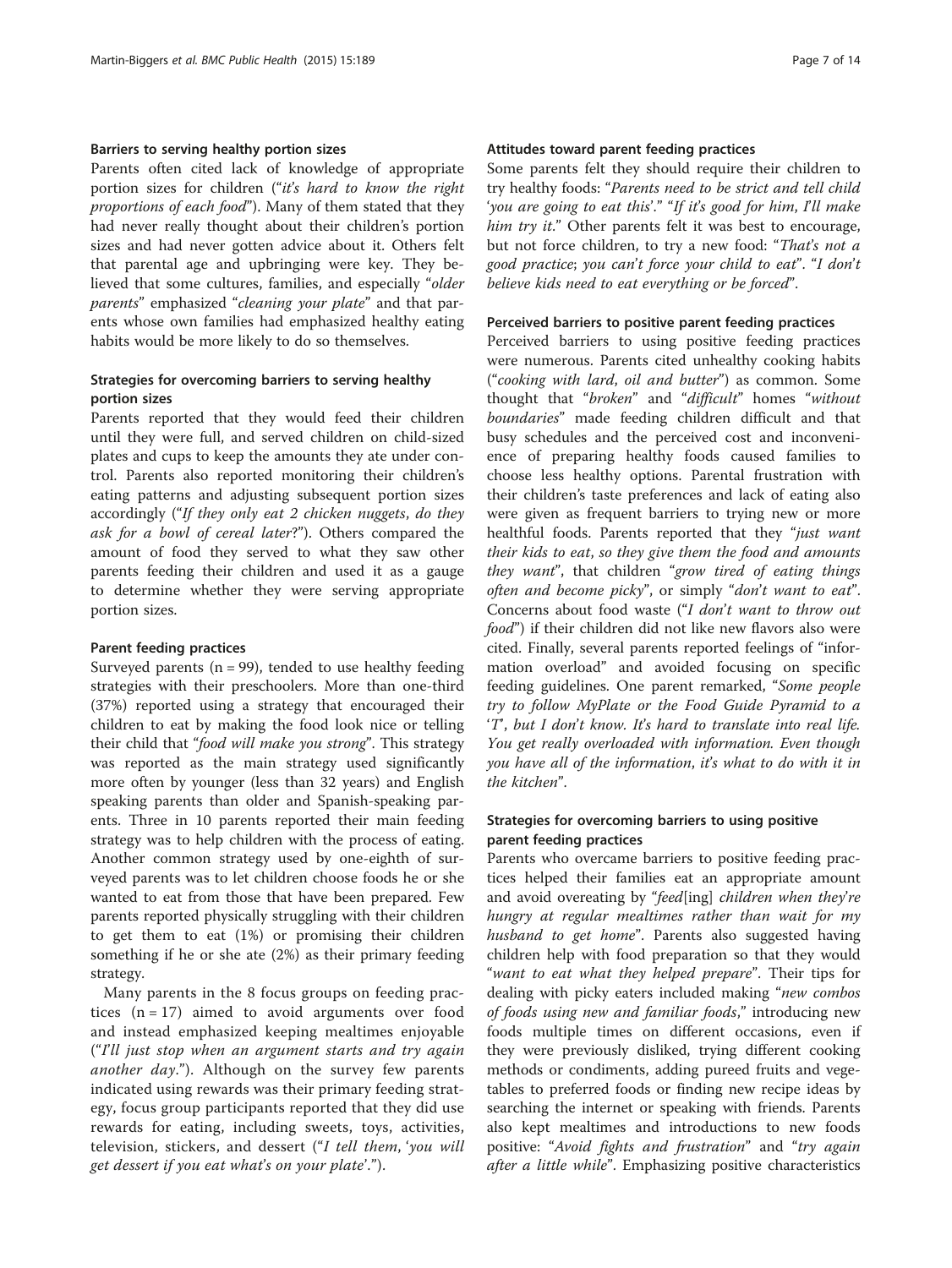of foods, including flavors, textures, and health benefits, setting a good example by trying foods themselves, and offering praise for healthy behaviors were also mentioned as effective strategies.

#### Active playtime behaviors

On average, surveyed parents  $(n = 136)$  reported spending  $4.2 \pm 2.2SD$  hours per week playing actively with their children. Time spent in active play increased significantly  $(p = 0.03)$  when comparing parents who had less than a high school education with those who had a baccalaureate degree or higher and when comparing those younger than 32 years with those who were older  $(p = 0.00)$ . There were no significant differences in weekly active play based on primary language spoken or geographic location.

#### Attitudes toward active playtime

Most parents in the 10 focus groups  $(n = 28)$  addressing active playtime felt it was very important for parents to play actively with their children each day ("should be the number one priority"). Parents reported improved behavior and sleep habits ("It's a great way for kids to get all of their energy out so they can be on a steady sleeping schedule".), creativity ("Playing outside, they use more imagination"), and relationships ("built closer relationships", "being outside helps interactions be more positive") when their children had daily active play, particularly outdoors. They also associated active playtime with positive feelings, noting that "kids enjoy when their parents play with them", "everyone has a memory from the past when they were enjoying themselves outside", and "their faces change, and they look so happy" after playing.

#### Perceived barriers to active playtime

Parents consistently cited work, household chores, and lack of time as major barriers to active playtime. Others noted that parents are often "tired after work" and "just want to relax at home". Health issues, such as asthma, allergies, and "physical limitations" were also common barriers. Space constraints at home *("live upstairs* [apartment], so it's hard to have indoor playtime that won't bother the neighbors downstairs", "not enough room to play") and concerns that "it is very easy for things to get broken inside the house", or neighbors "may not like the noise and mayhem [caused by active play]" were also common. Outdoors, lack of space ("yard not big enough"), unsafe surroundings ("yard does not have a fence or gate", "neighborhood too dangerous for our kids to play outside"), and poor weather or insects ("extreme heat", "rain" and "*mosquitos*") presented major hurdles. Safe options were often costly; indoor recreation centers (e.g., skating rinks) were expensive, as was the price of transportation ("too much gas because the park is far").

#### Strategies for overcoming barriers to active playtime

Parents reported using active gaming (e.g., Wii) indoors and tried a variety of indoor activities (though not all were inherently active), including dance parties, obstacle courses, hide and seek, arts and crafts, and reading books. Some also involved their children in activities they already did, such as walking ("I walk to the store with my child every night"), running ("he sees me run so he runs"), and yoga. Others suggested community activities ("soccer and lacrosse", "participate in some kind of sport", "[find] a park within walking distance", "[ride] bikes", and "go to an indoor activities center").

#### Screen-time behaviors

Surveyed parents  $(n = 133)$  reported that their children spent an average of  $2.4 \pm 1.7$  hours per day watching television. Time spent watching television did not differ significantly when comparing parental education, primary language spoken, geographic location or parent age.

#### Attitudes toward screen-time

Many of the parents in the 11 focus groups  $(n = 29)$ focusing on screen-time behaviors believed it was very important for them to limit screen-time for their children ("all parents who care will worry") but thought other parents might feel limiting television was "not too important" or that "it depended on the person" ("every parent has a different perspective on TV time") and the age of the child. Parents believed that television helped children "sit and calm down while the parent takes care of chores" and was useful as a "babysitter" or when the weather was "very hot to be outdoors". Parents also thought television could provide educational benefits if it encouraged active viewer participation (e.g. programs that asked children to "look for things outside the house" or "go to the library") and was limited so that "kids could do things that are more active or socialize with each other". In addition, they felt that television viewing needed to be monitored: "TV is very commercialized", "shows things kids shouldn't watch" and can lead to "unacceptable behavior", "obesity" or "bad habits, like fighting and violence" because children imitate what they watch. Some, but not all, parents believed that food/beverage advertisements could influence their children (e.g. "My children think commercials are funny or cool, but I will not let it influence them"). Others thought that television with no or limited commercials or that was geared towards young children was helpful and educational ("[TV watching] isn't as bad if they're watching educational shows").

#### Perceived barriers to limiting screen-time

Parents reported that they "enjoyed the time [they] had to get things done when the kids are watching TV" and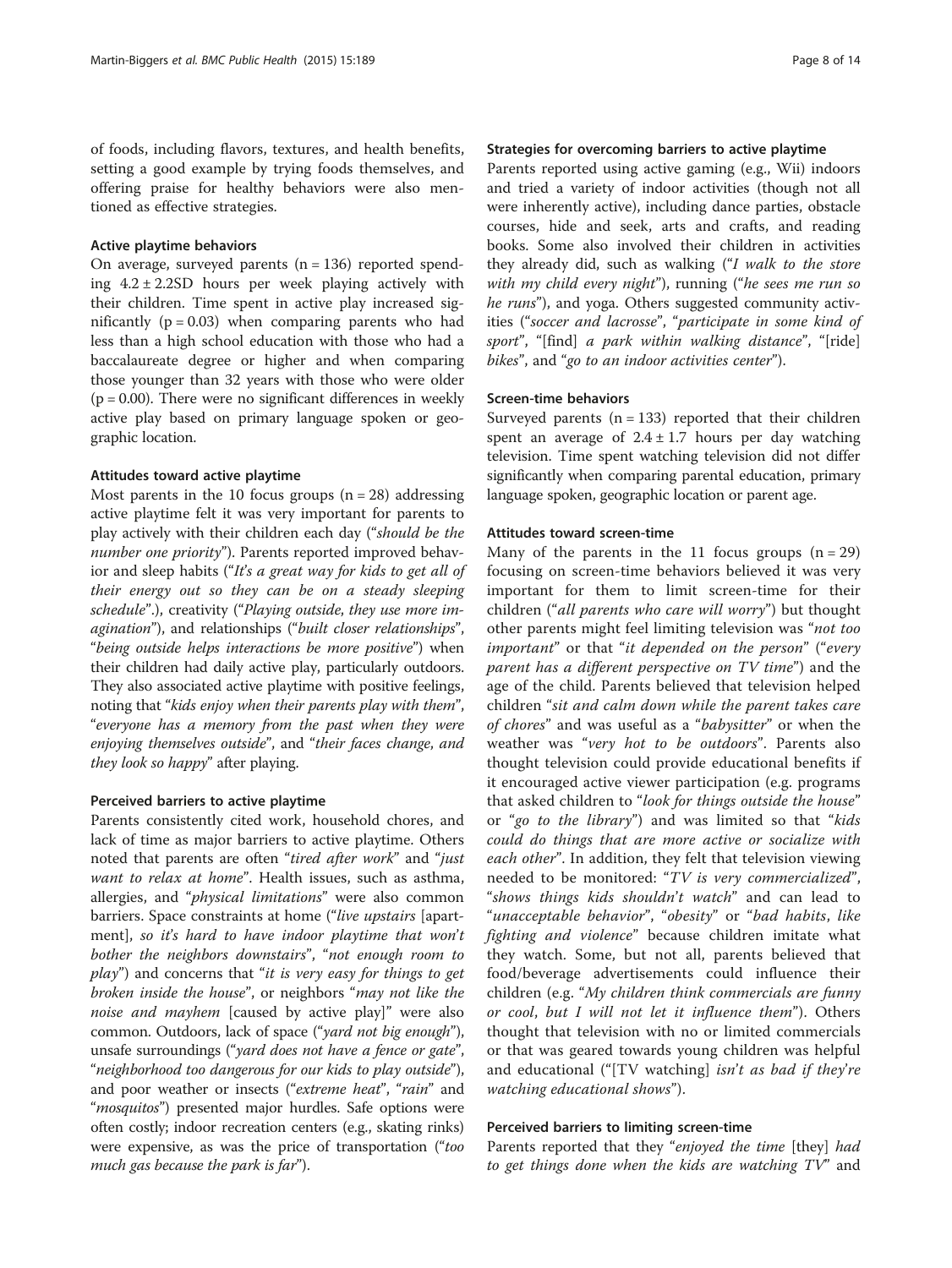found it "more convenient to do things faster around the house" such as cooking, cleaning, or other activities that required the parents' undivided attention. Several cited "limited availability" or "lack of awareness" of affordable, alternate activities in smaller communities ("bigger cities offer more opportunities") and issues with the community ("parks are not good"), weather ("it's too hot during the summer"), and outdoor safety ("streets aren't safe"). Feeling "too tired" or "lazy" after work, "working too much to do things with [their] kid", or needing an easy way to "get kids out of their hair" were also common barriers to turning off the television and engaging the family in active playtime.

#### Strategies for overcoming barriers to limiting screen-time

To overcome these barriers, parents enrolled children in organized sports, took walks, visited local libraries, museums and zoos and tried "sharing stories from the day". Several parents reported that, by finding "other avenues of things that tire them", their children no longer wanted to watch TV. They also encouraged other parents to seek advice from friends or parent groups and to "learn new things to play and do with kids" themselves so that they could be a "role model". They suggested "not buying a TV", "not watching TV while the kids are awake", not placing one in their child's room, using parental control settings on the television to limit which programs their children watched (e.g. to children's programming) or setting guidelines for daily screen-time. To avoid the effects of advertisements for unhealthy foods, parents watched and discussed commercials with their children ("I try to talk about the ads to my child to show them not everything on TV is good for them."). Others prerecorded programs so they could "fast-forward through the commercials" they did not want their children to view.

#### Sleep behaviors

Among surveyed parents  $(n = 136)$  in both states, 90% had a set bedtime for their preschoolers. There were no significant differences in whether parents set a bedtime for children with regard to language spoken, parent age, parent education, and geographic location.

#### Attitudes toward sleep

In the 9 focus groups  $(n = 21)$  examining sleep, all parents agreed that sleep was important and identified improved moods, better performance in preschool and overall growth as benefits ("The more sleep children get, the more productive they are and the more willing to be open-minded"). Negative effects of inadequate sleep included increased irritability ("moody and tired", "grumpy"), lack of focus and energy during waking hours ("sluggish", "don't function well"), and poor appetite. Some believed that other parents also perceived adequate sleep as essential ("Never met a parent that doesn't think it's important".), but others disagreed ("Some parents won't set time for them to sleep. They'll just figure the kid will sleep when tired.").

#### Perceived barriers to sleep

Commonly reported barriers included lack of a bedtime schedule, high emotions before bed (e.g. due to "school activities in the evening," holidays, or family visiting), napping late in the day or for too long, lack of physical activity, eating sweets ("can hype them  $up$ "), or watching too much television before bed ("gets so excited that he can't sleep"). Working parents who came home late reported staying up to spend time with their children ("If I feel like I haven't spent enough time with my child, I'll let them stay up later with me"). In addition, noise from neighbors or siblings were barriers for some families ("My seven month old keeps everyone awake at night, big time" or "Age differences between children make things hard" and "My youngest will stay up until 11, even though her bedtime is 8 pm, because she sleeps in the same room as her sister"). Other parents reported that their children would only sleep when in the parent's bed or if the parent was with them ("I have to get in bed with her to fall asleep").

#### Strategies for overcoming barriers to sleep

Parents who overcame barriers to sleep found "flashlights and tons of nightlights" helped children overcome fears of the dark. Parents also recommended "scheduling sleep at the same time" and following a similar routine each evening. Successful bedtime routines varied from having warm baths before bed and playing games during the day ("soccer," "sports" and "walking") to tire the preschoolers to turning off the television ("can't watch Nickelodeon at 11 pm") and reading a story or playing soft music, although some parents disagreed and found a silent, dark environment was best ("no music – quiet and 'dungeon-like'" and "dim the lights"). Parents also noted that it was important for them to "be consistent and enforce what they say" and "not give in" when children asked to stay up later.

#### Childcare environments

Parents in 10 focus groups  $(n = 31)$  identified various factors they considered when choosing childcare for their preschoolers. Trust that staff is well-trained, and a positive, clean environment were most often identified as being important considerations. Other important features when choosing child care situations included strong curriculum, nutritious foods for meals and snacks, opportunities and space for active playtime, scheduled naps, and minimal television viewing.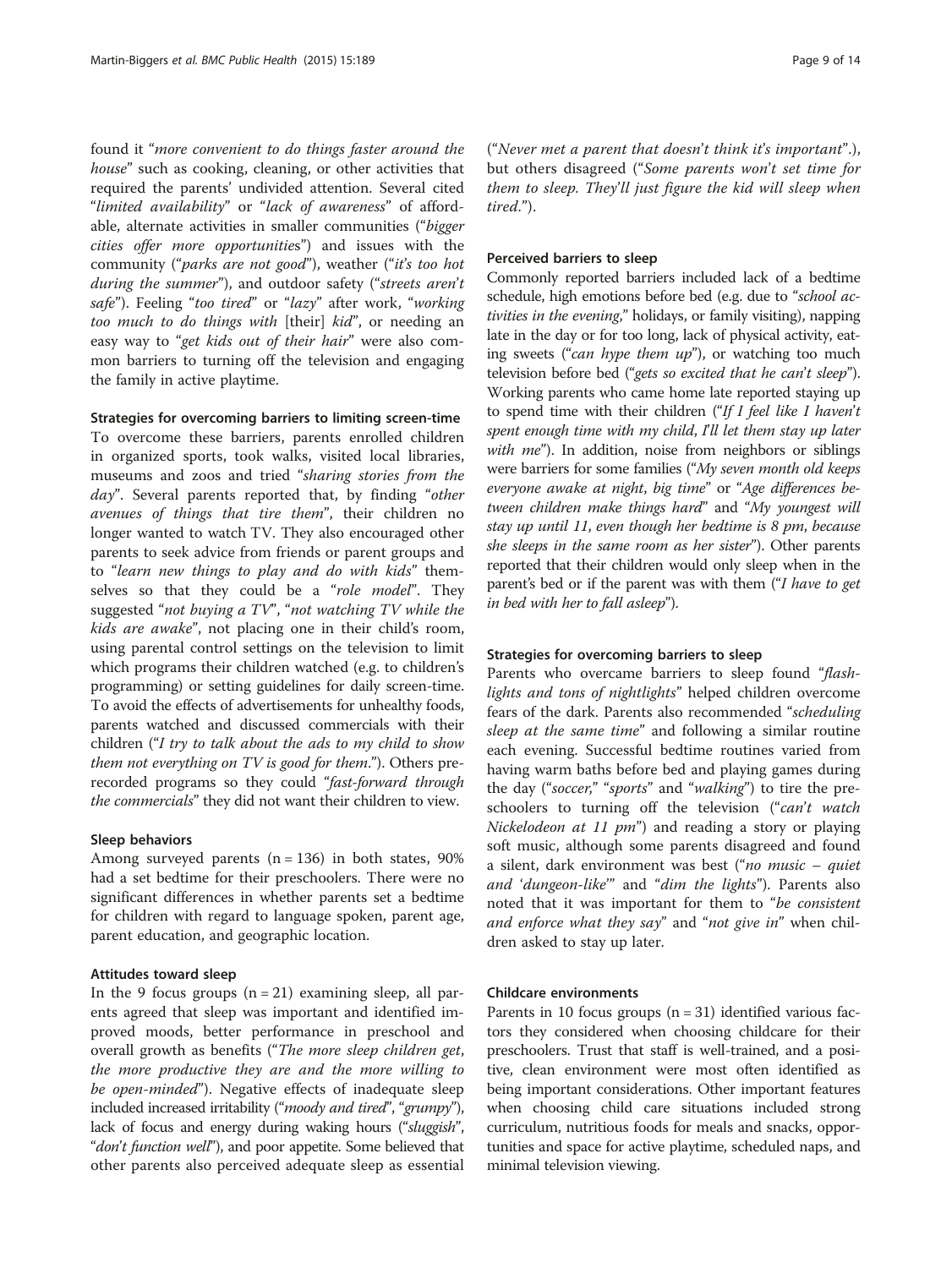#### Attitudes toward healthy childcare environments

Many parents expected child care to be more structured, like a school ("Children probably watch television at home; children should go to daycare to learn and play".). They preferred meals and snacks in childcare settings that were "healthy" and "nutritious" with a variety of foods and options for parents to pack lunches for their children. The quality of the education and instructors and the inclusion of nutrition lessons was important, as well ("What do they do with the child during the day? I want the child tired when they come home". "Teaching nutrition at their level is important".). Some perceived that other parents also prioritized "healthy foods", a variety of educational and active playtime activities and "little or no TV watching" when considering childcare options. However, some disagreed and believed that, for many other parents, location, cost and convenience were probably more important than the curriculum ("…a lot of parents don't care; they look at daycare as babysitting".).

#### Perceived barriers to healthy environments in childcare

Cost and convenience were frequently given as barriers to choosing centers with more healthful options ("Some parents need free care, so they really don't have much of a choice."). Lack of interest in healthy foods among childcare staff was another barrier ("I did go and ask the owner to give the kids more veggies and foods without grease, but they never did change the menu"). Parents also felt that some childcare centers focused more on recruiting and enrolling students than on "meeting the needs of the parents and children" by providing healthy options.

#### Strategies for overcoming barriers to childcare

Parents who overcame barriers to healthy environments at childcare centers used comment cards or tried to work with staff to improve the facility's environment for their preschooler ("Communication is important." "Ask the reason why they are doing that." "Discuss…other options to help the daycare make changes."). Parents also reported sending lunches and snacks from home so they could control what their children ate when in childcare.

## **Discussion**

Although many preschool parents understand the importance of eating healthfully and engaging in positive, weight-related behaviors, they also encounter a variety of barriers to making these practices a routine and could benefit from additional information that is applicable to families with children the same age. Similar challenges have been reported in other studies among parents of both school-aged children [[65,66\]](#page-12-0) and preschoolers [\[67](#page-12-0)]. In particular, lack of time for healthy cooking and eating together [[65](#page-12-0),[66](#page-12-0),[68](#page-12-0),[69](#page-12-0)], confusion about correct serving

sizes for preschoolers [\[70](#page-12-0)], and difficulty finding safe places or activities for active play [\[71](#page-12-0)] are typical barriers that were expressed by parents in the present study, as well. However, parents also are eager to share strategies that work [\[72](#page-12-0)].

Given the variation in lifestyles and barriers experienced by each family, parents of preschool children should be engaged to help educators develop relevant messages encouraging families to adopt healthy routines tailored to their household's needs [[67\]](#page-12-0). For example, participants in the present study indicated time was a major barrier to breakfast consumption and that time management strategies were helpful. Although there are limited data about breakfast consumption among preschoolers and their parents, research with older children  $(4<sup>th</sup>-6<sup>th</sup>$  graders) has also identified lack of time as a barrier to breakfast [[73\]](#page-12-0). In addition, when eating dinner as a family is not a viable option, family breakfasts also have positive associations with weight and nutrient intake [[74\]](#page-13-0).

Previous research has reported that parents choose sugary drinks based on cost, taste preferences, and a desire to please their children and maintain a calm home environment [[75\]](#page-13-0) and that socioeconomic factors such as education and income [\[76,77](#page-13-0)] may affect intake of sugary drinks. A study of more than 2000 Canadian preschoolers found that those in low- and mediumsocioeconomic status neighborhoods were significantly more likely to drink regular soft drinks when compared with children from neighborhoods with a higher socioeconomic status [\[77](#page-13-0)]. In the present study, parents with more education were less likely to consume sugary drinks; however they also were less likely to eat two different types of fruit each day. Others have reported either a positive or no relationship between parental education and fruit consumption among parents and older children [\[78,79\]](#page-13-0). Given the mealtime challenges reported by preschool parents, barriers such as lack of time for food preparation, eating "on the run", or issues with picky eaters may make eating a variety of fruits each day and consuming fewer sugary drinks challenging. Data from the current study indicating parent need for convenient beverages, uncertainty about how to prepare fruits and vegetables in appealing ways, questions about 100% fruit juice, and confusion about portion size all suggest areas to focus on in future interventions.

Positive parent feeding practices are an important way to tie together healthy diets in a way that is most beneficial to preschool children's learning how to feed themselves and make healthy choices as they age. In the current study, parents described using a variety of feeding practices, including instrumental feeding (e.g. offering dessert as a reward for eating the main course), pressure to eat, and less rigid prompting to eat [\[80](#page-13-0)].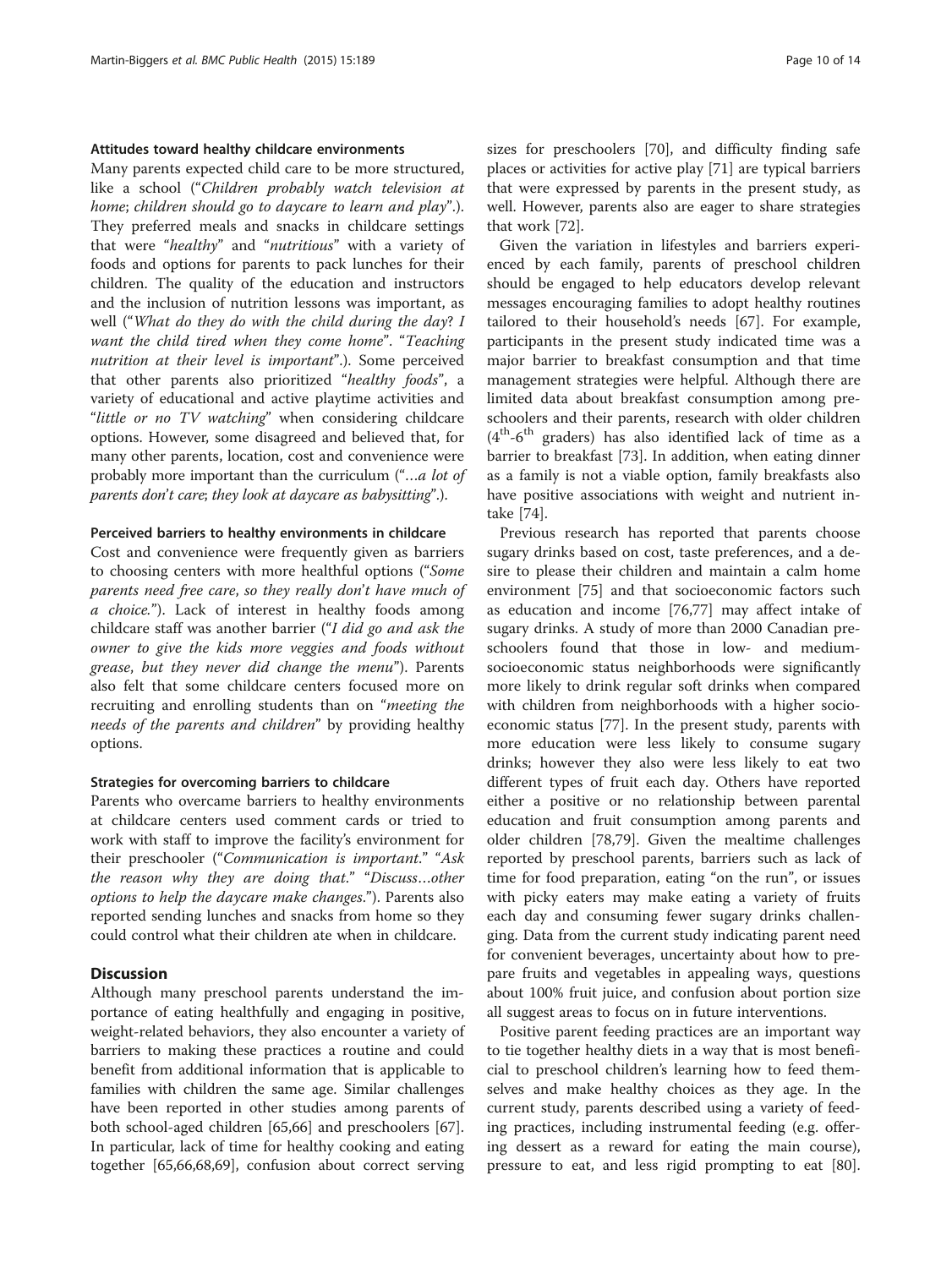Education focused on teaching parents appropriate portion sizes, cooking methods, tips for cooking with preschoolers and ideas for food combinations to help them introduce new foods may address some of the barriers parents described with regard to feeding practices. Although few interventions have focused on improving feeding practices, [\[81,82\]](#page-13-0) education efforts that provide an understanding of healthful feeding practices could engage families to share successful strategies [\[83,84](#page-13-0)].

In addition, parents in the current focus groups reported finding safe spaces for active playtime was a major challenge. Concerns about strangers, road safety, area deprivation, and crime have been previously identified as possible barriers to children's physical activity [[71,](#page-12-0)[85\]](#page-13-0), although empirical data on how perceived safety affects active playtime are mixed [\[85,86](#page-13-0)]. Surprisingly, although parents in the current study mentioned high temperatures as a barrier to outdoor play (especially among parents in Arizona), a previous report found preschoolers spent the least time outdoors during months with pleasant temperatures and that preschool boys spent more time outdoors during hotter months [\[87](#page-13-0)]. Thus, factors beyond weather and perceptions of safety likely influence active play.

In the present study, younger parents and those with less education reported spending more time in active play with their children compared to those older than 32 or with higher educational attainment; although there is limited research with preschool parents in this area, one study found a positive trend between parent education and preschooler physical activity and a negative trend with parent physical activity [\[88,89](#page-13-0)]. Although older parents and those with more education may have more resources to purchase sports equipment or pay for participation in athletic programs, their work schedule may reduce leisure time with their families. Education programs may thus need to emphasize simple activities that can be performed indoors or outdoors, depending on weather and the outdoor environment. Programs should be tailored to meet the needs of parents in a particular neighborhood because barriers and supports appear to vary, based on a variety of factors, that may be specific to a particular community.

In contrast to limited physical activity participation, television viewing among preschoolers of focus group parents was greater than the "<1 to 2 hours per day" of screen-time recommended by the American Academy of Pediatrics [\[90\]](#page-13-0). Not surprisingly, many of the supports for increased screen-time, including limited alternative activities, concerns about weather and safety issues related to playing outdoors, fatigue after work, and the need for an easy "babysitter" while parents completed chores, were mentioned as barriers to physical activity. This is supported by a report finding that preschoolers

who lived in neighborhoods perceived by their mothers as least safe were more likely to watch more than 2 hours of television each day [\[86](#page-13-0)]. In the present study, focus group parents generally believed it was important to limit screen-time, but the survey data indicate most did not actually do so. Given the connection between barriers to active playtime and limiting screen-time, interventions should target both ways to reduce screentime and increase active playtime while emphasizing the guidelines for reduced television viewing. In particular, ideas for activities that children can do independently or get children involved in household chores (e.g. food preparation) may benefit parents who turn to the television for babysitting.

Knowledge and use of practices recommended for optimal sleep hygiene [\[91](#page-13-0)] were common among focus group parents. However, data suggest that sleep problems are common in preschoolers [\[92](#page-13-0)]. Parents may benefit from tips and strategies that help them establish bedtime routines with their preschoolers as well as educational opportunities that help them learn the importance of a regular bedtime for good health.

Finally, participants' desired qualities in a childcare center mirrored many of the concerns expressed in other areas (e.g. the importance of prioritizing healthy foods, encouraging active play, and limiting screentime). However, many parents were compelled to choose centers they believed were less-than-ideal due to cost or convenience and found the staff unsupportive or not interested in promoting healthy behaviors. Although attending childcare has been shown to protect against obesity [\[26](#page-12-0)], a review of nutrition practices in childcare centers reported that programs such as Head Start were likely to serve more healthful foods and encourage healthy behaviors whereas smaller and family-run centers were not [[31](#page-12-0)]. Research on factors that strengthen relationships between parents and staff in early childhood programs has identified communication as an important feature of high quality programs that can help staff and families establish and work towards shared goals [[93\]](#page-13-0). It is therefore important that parents feel empowered to communicate their wishes and advocate for healthier child care when feasible. In addition, future research could examine whether the childcare center qualities parents desire vary by type of center (e.g. Head Start versus home-based programs), socio-economic status and days per week in childcare.

It is interesting to note that while health is an important reason why parents believe key weight-related behaviors to be important, other inputs appear to hold as much if not more importance. Time, money, family happiness, family cohesion, and calm home environments were often mentioned as reasons why parents reported both healthy and unhealthy behaviors ("...giving them soda keeps the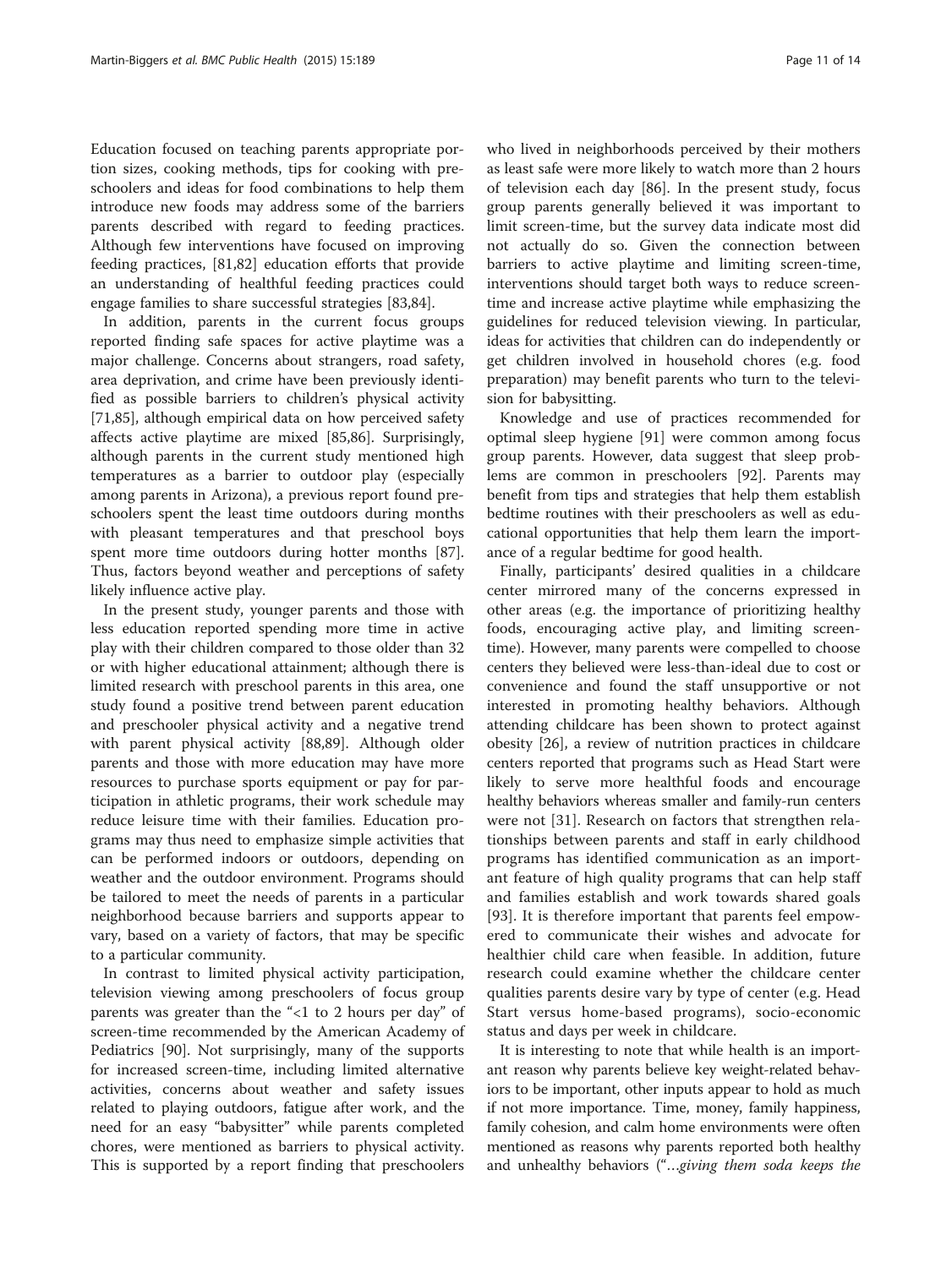<span id="page-11-0"></span>kids happy … [parents] might [give kids soda] so the kids leave them alone", "…money issues might be more important…"), which is consistent with other findings [\[83](#page-13-0)]. Given that participants were recruited through advertisements indicating the study's purpose was to help children grow up healthier, it is possible that they may have been more health-conscious than parents in the general population.

Although the findings of this study are limited by the sample size, it is one of the first studies to qualitatively examine cognitions of parents with regard to a broad array key weight-related behaviors. The findings can inform the future development and evaluation of interventions aiming to help parents raise children with healthy body weights. Future work should explore these findings in other states, with a larger and more diverse sample.

#### Conclusions

There is substantial evidence that the key weight-related behaviors investigated here are important mediators of obesity risk for preschool children and their parents [22[,94](#page-13-0)-[97\]](#page-13-0). Parents are a key modifier of the environment of young children and also serve as role models for behavior development [9,13-21] The Social Cognitive Theory emphasizes the importance of environment and behaviors working in tandem to promote healthy changes [[98,99](#page-13-0)]. Increasing self-efficacy to make such changes is also an important construct of the Social Cognitive Theory [[100\]](#page-13-0). This study reinforces that social modeling, or "showing the person that others like themselves can do it," can be an important technique to increase self-efficacy [[101\]](#page-13-0), p. 177. As adult learners, parents bring their own life experiences and knowledge upon which they base their behaviors and modify environments [\[102](#page-13-0)]. Although from different backgrounds and different life experiences, adopting the attitudes and techniques for overcoming barriers that have been used by peers (e.g., other parents of preschoolers), can be an important method to promoting weight-related healthy behavior change in parents and their preschool children and could be an important addition to obesityprevention programs that help parents "translate it into real life".

#### Competing interests

The authors declare that they have no competing interests.

#### Authors' contributions

The following co-authors contributed to the work: JMB in study design, data collection, data analysis, and manuscript review. KS in manuscript preparation, data analysis, and manuscript review. NH and GA in study design, data collection and manuscript review. JW in study design and manuscript review. CBB in study design, manuscript preparation, and manuscript review. All authors read and approved the final manuscript.

#### Acknowledgements

JMB, KS, NH, GA, JW and CBB received funding from the United States Department of Agriculture, National Institute of Food and Agriculture, Grant Number 2011-68001-30170.

#### Author details

<sup>1</sup>Department of Nutritional Sciences, Rutgers, The State University of New Jersey, 26 Nichol Avenue, New Brunswick, NJ 08901, USA. <sup>2</sup>Department of Biological Sciences, Kean University, 1000 Morris Avenue, Union, NJ 07082, USA.<sup>3</sup> Department of Nutritional Sciences, University of Arizona, 406 Shantz Building, 1177 E. 4th Street, Tucson, AZ 85721-0038, USA.

#### Received: 6 October 2014 Accepted: 16 February 2015 Published online: 26 February 2015

#### References

- 1. Ogden C, Carroll M, Kit B, Flegal K. Prevalence of childhood and adult obesity in the United States, 2011–2012. JAMA. 2014;311:806–14.
- 2. Centers for Disease Control and Prevention. Vital Signs: Obesity among low-income, preschool-aged children-United States, 2008–2011. Morbidity and Mortality Weekly Report. 2013;62(31):629–34.
- 3. Skinner A, Skelton J. Prevalence and trends in obesity and severe obesity among children in the United States, 1992–2012. JAMA Pediatr. 2014;168:561–6.
- 4. American Academy of Pediatrics. Prevention of pediatric overweight and obesity. Pediatrics. 2003;112(2):424–30.
- 5. Freedman DS, Dietz WH, Srinivasan SR, Berenson GS. The relation of overweight to cardiovascular risk factors among children and adolescents: The Bogalusa Heart Study. Pediatrics. 1999;103(6):1175–82.
- 6. Shibli R, Rubin L, Akons H, Shaoul R. Morbidity of Overweight (85th Percentile) in the First 2 Years of Life. Pediatrics. 2008;122:267–72.
- 7. Burns J, Erdfarb A, Schneider J, Ginsburg, D, Tarargin, Lipton, M. Pediatric lumbar disc disease: MRI abnormalities in normal and overweight children. Presented at RSNA 2009 95<sup>th</sup> Scientifc Assembly and Annual Meeting. Nov. 29-Dec. 4, 2009: Chicago.
- 8. Davison KK, Birch LL. Weight status, parent reaction, and self-concept in five-year-old girls. Pediatrics. 2001;107(1):46–53.
- 9. Birch L, Davison K. Family environmental factors influencing the developing behavioral controls of food intake and childhood overweight. Pediatr Clin North Am. 2001;48:893–907.
- 10. Schwimmer JB, Burwinkle TM, Varni JW. Health-related quality of life of severely obese children and adolescents. JAMA. 2003;289(13):1813–9.
- 11. Puhl R, Heuer C. Obesity stigma: Important considerations for public health. Am J Public Health. 2010;100:1019–28.
- 12. Baranowski T, Perry C, Parcel G. How Individuals, Environments, and Health Behavior Interact: Social Cognitive Theory. In: Glanz K, Rimer B, Lewis F, editors. Health behavior and health education: Theory, Research, and Practice. 3rd ed. San Francisco: Jossey-Bass; 2002. p. 165–84.
- 13. Brustad R. Attraction to physical activity in urban schoolchildren: Parental socialization and gender influences. Res Q Exerce Sports. 1996;67:316–23.
- 14. Demsey J, Kimiecik J, Horn T. Parental influence on children's moderate to vigorous physical activity participation: An expectancy-value approach. Pediatr Exerc. 1993;5:151–67.
- 15. Gruber K, Haldeman L. Using the family to combat childhood and adult obesity. Prev Chronic Dis. 2009;6:A106.
- 16. Lau R, Quadrell J, Hartman K. Development and change of young adults' preventive health beliefs and behavior: Influence from parents and peers. J Health Soc Behav. 1990;31:240–59.
- 17. Nichlas T, Hayes D. Position of the American Dietetic Association: Nutrition Guidance for Healthy Children Ages 2 to 11 Years. J Am Diet Assoc. 2006;106:1038–47.
- 18. Patterson T, Sallis J, Nader P, Kaplan R, Rupp J. Familial similarities of changes in cognitive, behavioral and physiological variables in a cardiovascular health promotion program. J Pediatr Psychol. 1989;14:277–92.
- 19. Sahay T, Ashbury F, Roberts M, Rootman I. Effective components for nutrition interventions: A review and application of the literature. Health Promot Pract. 2006;7:418–27.
- 20. Skouteris H, McCabe M, Winburn B, Newbreen V, Sacher P, Chadwick P. Parental influence and obesity prevention in pre-schoolers: a systematic review of interventions. Obes Rev. 2011;12:315–28.
- 21. Peters J, Sinn N, Campbell K, Lynch J. Parental influences on the diets of 2-5-year-old children: Systematic review of interventions. Early Child Dev Care. 2012;182(7):837–57.
- 22. Institute of Medicine. Committee on Progress in Preventing Childhood Obesity: Progress in Preventing Childhood Obesity: How Do We Measure Up? Washington, DC: National Academy Press; 2007.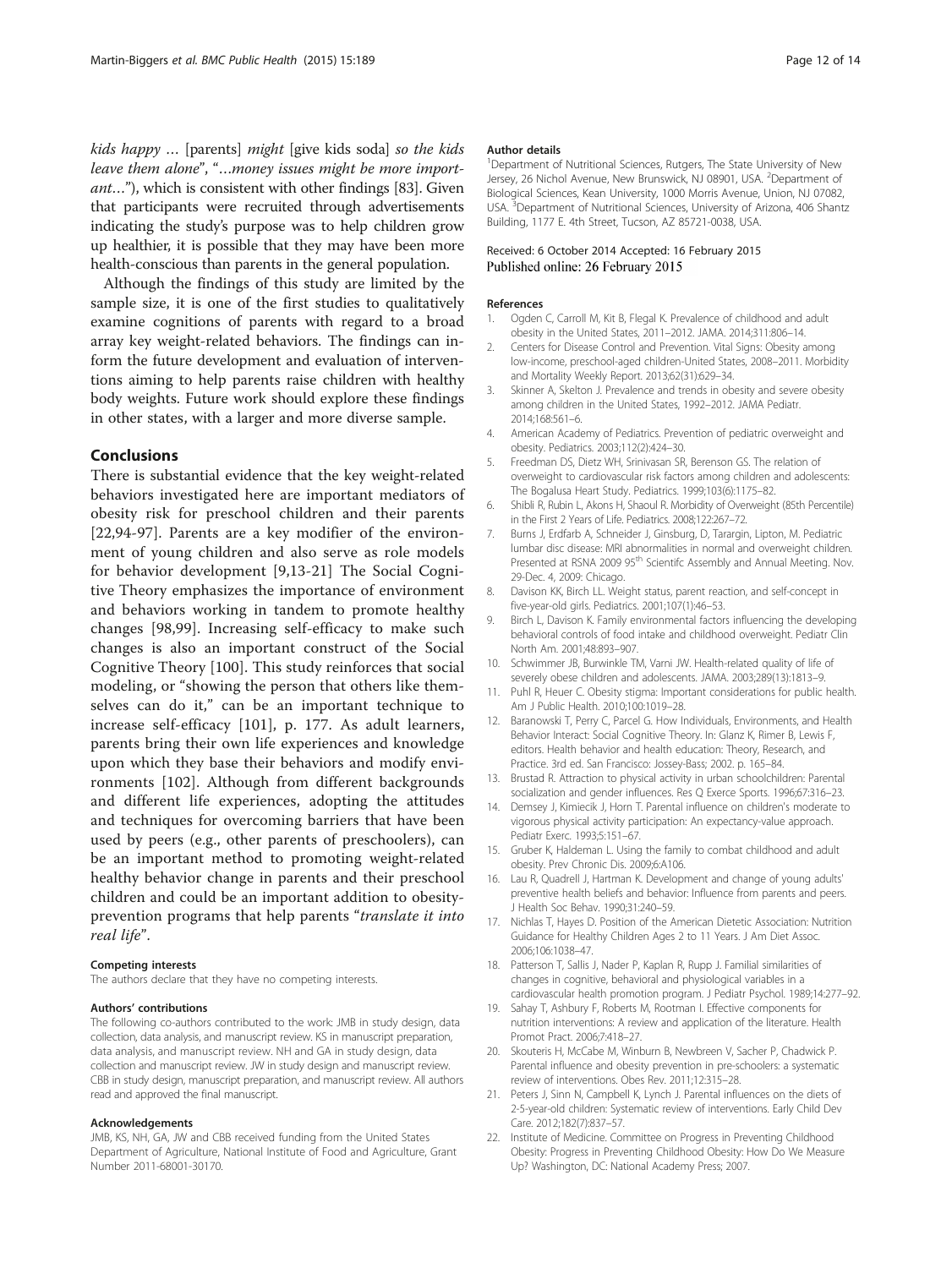- <span id="page-12-0"></span>23. Vaughn A, Tabak R, Bryant M, Ward D. Measuring parent food practices: a systematic review of existing measures and examination of instruments. Int J Behav Nutr Phys Act. 2013;10:61.
- 24. Golan M, Crow S. Parents are key players in the prevention and treatment of weight-related problems. Nutr Rev. 2004;62(1):39–50.
- 25. Fisher JO, Birch LL. Restricting access to foods and children's eating. Appetite. 1999;32:405–19.
- 26. Flores G, Lin H. Factors predicting severe childhood obesity in kindergarteners. Int J Obes (Lond). 2013;37(1):31–9.
- 27. Lanigan J, Barber S, Singhal A. Prevention of obesity in preschool children. Proc Nutr Soc. 2010;69(2):204–10.
- 28. Kourlaba G, Kondaki K, Liarigkovinos T, Manios Y. Factors associated with television viewing time in toddlers and preschoolers in Greece: the GENESIS study. J Public Health (Oxf). 2009;31(2):222–30.
- 29. Hoyos Cillero I, Jago R. Systematic review of correlates of screen-viewing among young children. Prev Med. 2010;51(1):3–10.
- 30. Tandon P, Grow HM, Couch S, Glanz K, Sallis JF, Frank LD, et al. Physical and social home environment in relation to children's overall and home-based physical activity and sedentary time. Prev Med. 2014;66(September 2014):39–44.
- 31. Larson N, Ward DS, Neelon SB, Story M. What role can child-care settings play in obesity prevention? A review of the evidence and call for research efforts. J Am Diet Assoc. 2011;111(9):1343–62.
- 32. Cappuccio FP, Taggart FM, Ngianga-Bakwin K, Currie A, Peile E, Stranges S, et al. Meta-analysis of short sleep duration and obesity in children and adults. Sleep. 2008;31(5):619–26.
- 33. Fisher JO, Mitchell DC, Smiciklas-Wright H, Birch LL. Maternal milk consumption predicts the tradeoff between milk and soft drinks in young girls' diets. J Nutrition. 2000;131:246–50.
- 34. Fisher JO, Mitchell DC, Smiciklas-Wright H, Birch LL. Parental influences on young girls' fruit and vegetable, micronutrient, and fat intakes. J Am Diet Assoc. 2002;102(1):58–64.
- 35. Gibson E, Wardle J, Watts C. Fruit and vegetable consumption, nutritional knowledge and beliefs in mothers and children. Appetite. 1998;31:205–28.
- 36. Wardle J, Carnell S, Cooke L. Parental control over feeding and children's fruit and vegetable intake: How are they related. J Am Diet Assoc. 2005;105:227–32.
- 37. Cullen K, Baranowski T, Owens E, Marsh T, Rittenberry L, de Moor C. Availability, accessibility, and preferences for fruit, 100% fruit juice, and vegetables influence children's dietary behavior. Health Educ Behavior. 2003;30:615–26.
- 38. Kratt P, Reynolds K, Shewchuk R. The role of availability as a moderator of family fruit and vegetable consumption. Health Educ Behavior. 2000;27:471–82.
- 39. Domel S, Braranowski T, Davis H, Leonard S, Riley P, Baranowski J. Measuring fruit and vegetable preferences among 4th- and 5th- grade students. Prev Med. 1993;22:866–79.
- 40. Resnicow K, Davis-Hearn M, Smith M, Baranowski T, Lin L, Baranowski J, et al. Social-cognitive predictors of fruit and vegetable intake in children. Health Psychol. 1997;16:272–6.
- 41. Ray J, Klesges R. Influences on the eating behavior of children. Ann N Y Acad Sci. 1993;699:57–69.
- 42. Gattshall M, Shoup J, Marshall J, Crane L, Estabrooks P: Validation of a survey instrument to assess home environments for physical activity and healthy eating in overweight children. International Journal of Behavioral Nutrition and Physical Activity 2008, 5(3)
- 43. Kelder S, Perry C, Klepp K, Lytle L. Longitudinal tracking of adolescent smoking, physical activity, and food choice behaviors. Am J Public Health. 1994;84:1121–6.
- 44. Twisk J, Kemper H, Mechelen W. Tracking of activity and fitness and the relationship with cardiovascular disease risk factors. Med Sci Sports Exerc. 2000;32:1455–61.
- 45. Twisk J, Kemper H, van Mechelen W, Post G. Tracking of risk factors for coronary heart disease over a 14-year period: a comparison between lifestyle and biologic risk factors with data from the Amsterdam Growth and Health Study. Am J Epidemiol. 1997;145:888–98.
- 46. Guo S, Chumlea W, Roche A, Gardner J, Siervogel R. The predictive value of childhood body mass index values for overweight at age 35 years. Am J Clin Nutr. 1994;59:810–9.
- 47. Guo S, Wei W, Chumlea W, Roche A. Predicting overweight and obesity in adulthood from body mass index values in childhood and adolescence. Am J Clin Nutr. 2002;76:653–8.
- 48. Kemm J. Eating patterns in childhood and adult health. Nutr Health. 1987;1987(4):205–15.
- 49. Lagström H, Hakanen M, Niinikoski H, Viikari J, Rönnemaa T, Saarinen M, et al. Growth Patterns and Obesity Development in Overweight or Normal-Weight 13-Year-Old Adolescents: The STRIP Study. Pediatrics. 2008;122:e876–83.
- 50. Mamun A, O'Callaghan M, Callaway L, Williams G, Najman J, Lawlor D. Associations of Gestational Weight Gain With Offspring Body Mass Index and Blood Pressure at 21 Years of Age Evidence From a Birth Cohort Study. Circulation. 2009;119:1720–7.
- 51. Nicklas T, Farris R, Smoak C, Frank GC, Srinivasan SR, Webber LS. Dietary factors relate to cardiovascular risk factors in early life. Arteriosclerosis. 1988;8:193–9.
- 52. Rolland-Cachera M, Deheeger M, Guilloud-Bataille M. Tracking the development of adiposity from one month of age to adulthood. Ann Hum Biol. 1987;14:219–29.
- 53. Radecki L, Lindros J, Pirretti A, Baker A: Parent test… parent approved? Lessons learned from the Healthy Active Living for Families focus groups. Abstract #1507.180. In Pediatric Academic Societies Annual Meeting, April 28-May1,2012, Boston.
- 54. McGarvey E, Collie K, Fraser G, Shufflebarger C, Lloyd B, Norman OM. Using focus group results to inform preschool childhood obesity prevention programming. Ethnicity and Health. 2006;11(3):265–85.
- De Lepeleere S, DeSmet A, Verloigne M, Cardon G, De Bourdeaudhuij I: What practices do parents perceive as effective or ineffective in promoting a healthy diet, physical activity, and less sitting in children: parent focus groups. BMC Public Health 2013, 13(1067)
- 56. Centers for Disease Control and Prevention. Obesity Prevalence Among Low-Income, Preschool-Aged Children -- United States, 1998-2008. Morbidity and Mortality Weekly Report. 2009;58(28):769–73.
- 57. Rollnick S, Mason P, Butler C. Health behavior change: A guide for practitioners. Edinburgh: Churchill Livingstone; 1999.
- 58. McLafferty I. Focus group interviews as a data collecting strategy. J Adv Nurs. 2004;48(2):187–94.
- 59. Miles MB, Huberman A. Qualitative Data Analysis. Volume 2nd ed. Thousand Oaks, CA: Sage Publications; 1994.
- 60. Harris J, Gleason P, Sheean P, Boushey C, Beto J, Bruemmer B. An introduction to qualitative research for food and nutrition professionals. J Am Diet Assoc. 2009;109:80–90.
- 61. Berelson B. Content analysis in communications research. New York: Hafner Publishing Company; 1971.
- 62. Pratt C, Pratt C. Comparative content analysis of food and nutrition advertisements in Ebony, Essence, and Ladies' Home Journal. J Nutr Educ. 1995;27:11–7.
- 63. Krippendorff K. Content analysis: An introduction to its methodology. Beverly Hills: Sage Publications; 1980.
- Sandelowski M. Sample size in qualitative research. Res Nursing and Health. 1995;18:179–83.
- Fulkerson J, Nelson M, Lytle L, Moe S, Heitzler C, Pasch K. The validation of a home food inventory. Int J Behav Nutr Phys Act. 2008;5:55.
- 66. Malhotra K, Herman AN, Wright G, Bruton Y, Fisher JO, Whitaker RC. Perceived benefits and challenges for low-income mothers of having family meals with preschool-aged children: childhood memories matter. J Acad Nutr Diet. 2013;113(11):1484–93.
- 67. Quick BL, Fiese BH, Anderson B, Koester BD, Marlin DW. A formative evaluation of shared family mealtime for parents of toddlers and young children. Health Commun. 2011;26(7):656–66.
- 68. Boutelle KN, Lytle LA, Murray DM, Birnbaum AS. Perceptions of the family mealtime environment and adolescent mealtime behavior: Do adults and adolescents agree? J Nutr Educ. 2001;33(3):128–33.
- 69. Fulkerson J, Neumark-Sztainer D, Story M. Adolescent and Parent views of Family Meals. J Am Diet Assoc. 2006;106:526–32.
- 70. More J. Evidence-based portion sizes for children aged 1–4 years. Community Pract. 2013;86(5):43–6.
- 71. Carver A, Timperio A, Crawford D. Playing it safe: the influence of neighbourhood safety on children's physical activity. A review Health Place. 2008;14(2):217–27.
- 72. Berge JM, Hoppmann C, Hanson C, Neumark-Sztainer D. Perspectives about family meals from single-headed and dual-headed households: a qualitative analysis. J Acad Nutr Diet. 2013;113(12):1632–9.
- 73. Reddan J, Wahlstrom K, Reicks M. Children's perceived benefits and barriers in relation to eating breakfast in schools with or without Universal School Breakfast. J Nutr Educ Behav. 2002;34(1):47–52.